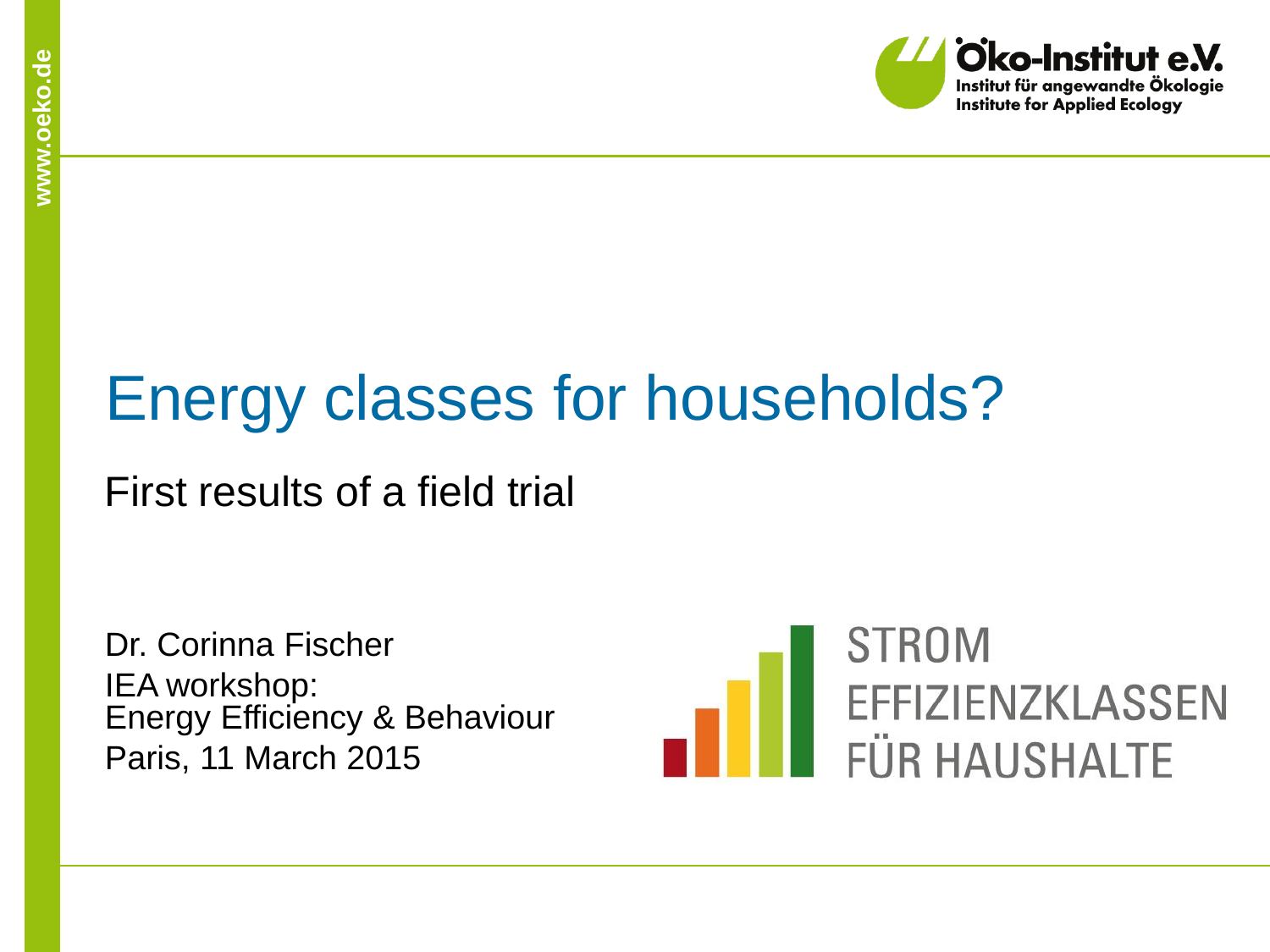#### Our Profile

Oeko-Institut is a leading European research and consultancy institute working for a sustainable future.



- A non-profit association founded in 1977
- Offices in Freiburg, Darmstadt and Berlin
- Clients: European Union, national and state-level ministries, companies, foundations and non-governmental organizations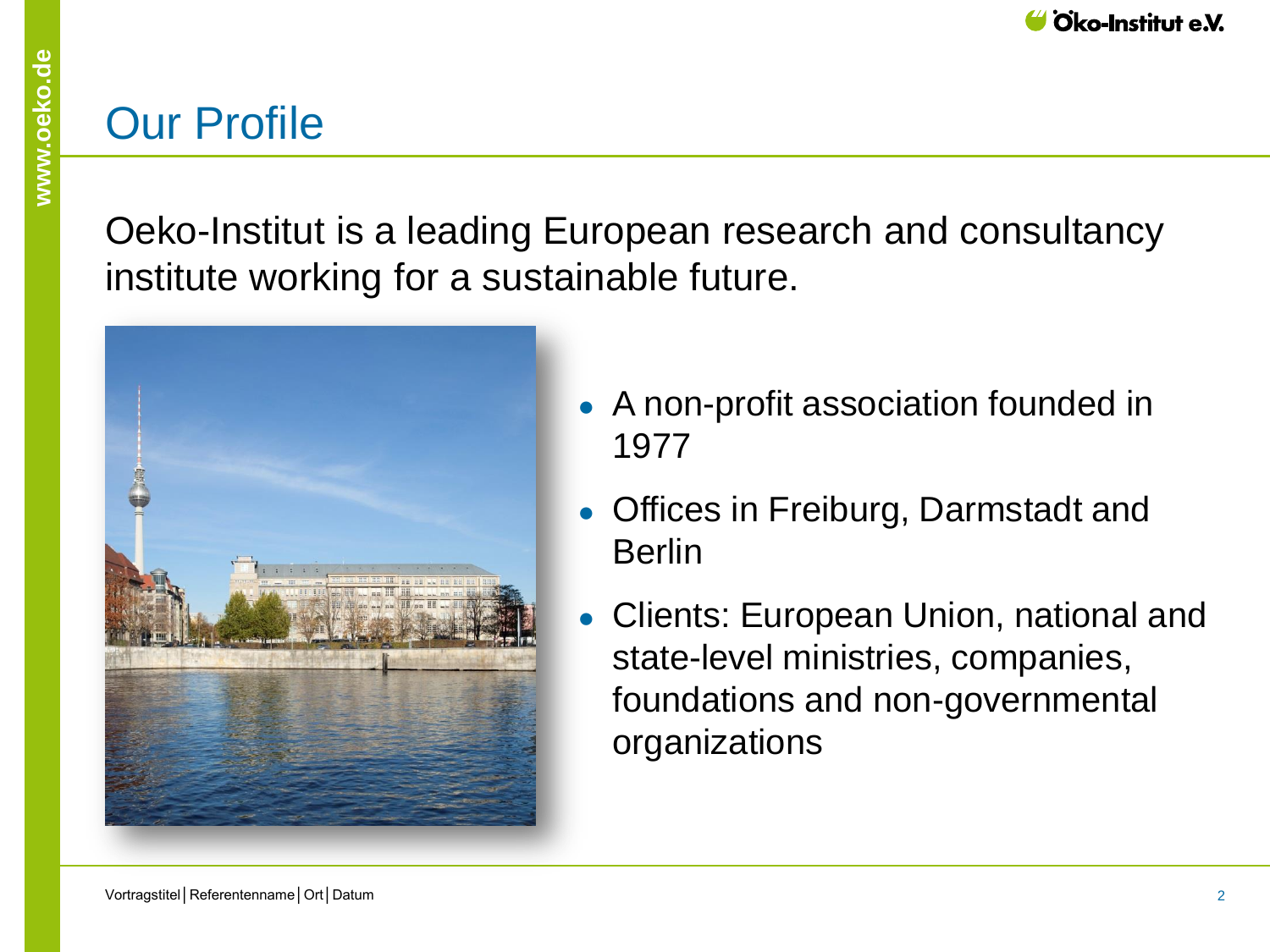## **Background**

- 25% of national electricity consumption by private households
- Average consumption 2 person household: 3440 kWh
- High savings potentials through investment behaviour (efficient appliances) and changed usage behaviour
	- ‒ If all appliances were highly efficient => 2295 kWh
	- ‒ Usage behaviour-related savings potential: 1104 kWh
	- ‒ Low-investment measures (switchable connector strips, efficient circulation pump, lighting): 1000 kWh
- Previous savings campaigns had limited impact:
	- ‒ Many individual bits of information without prioritization and without relation to overall electricity consumption
	- Low prestige of electricity saving
	- No "innovation management" of electricity saving in private households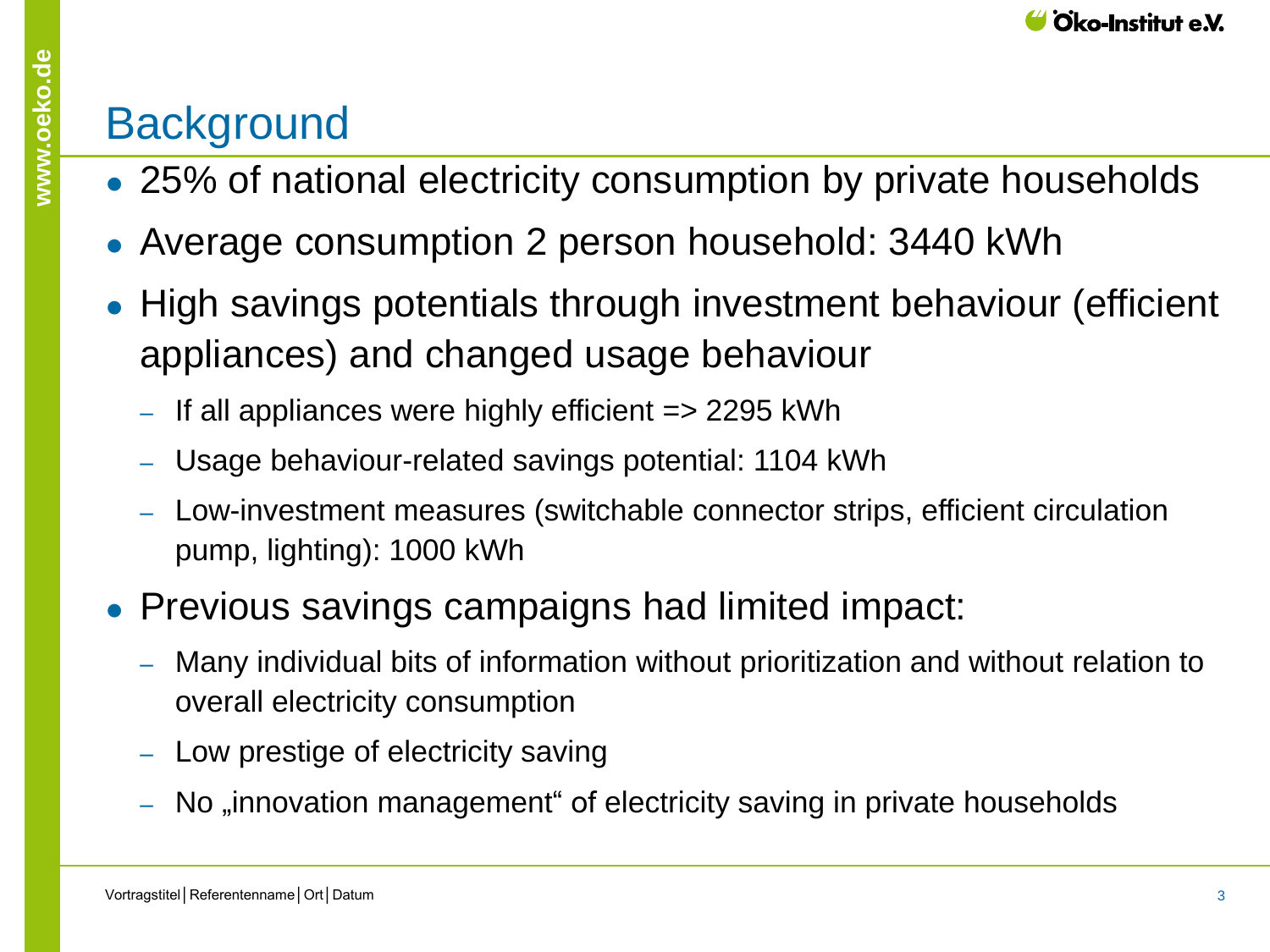#### The project

- Field research project; supported by Ministry for Research and Education (BMBF)
- Running time: 01.04.2013 31.3.2016; Total budget: 577,044 €
- Research partners:

Institut für sozial-ökologische Forschung

**Practice partners:** 



 $B/S/H/$ 

verbraucherzentrale Nordthein-Westfalen

Networks developed during the project:



Oko-Institut e.V.

Institut für angewandte Ökologie

**Institute for Applied Ecology** 

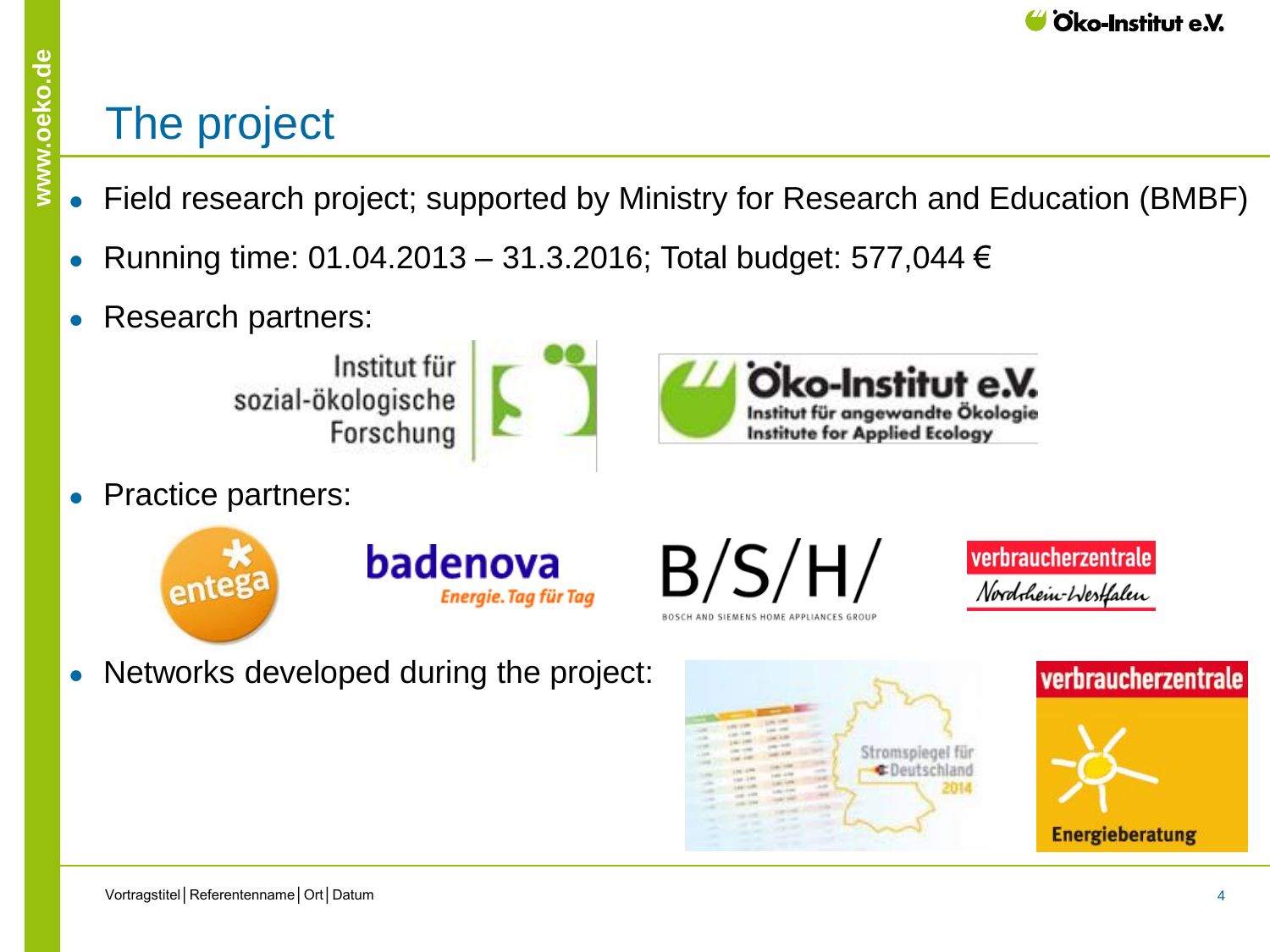## Development and testing of a set of interventions

- Comparative label "Energy Efficiency Class for the Household"
	- ‒ Feedback tool for overall electricity consumption
	- ‒ Allowing comparison with similar households
	- ‒ Allowing for goal setting to plan a medium term savings strategy
- "Branding" and symbolic reward procedure that enhance visibility
- Targeted "optimization packages" for different target groups, building on the efficiency class
- If successful, system could be used by utilities, e.g. to fulfil their requirement of the Energy Efficiency Directive Annex VII to provide comparative feedback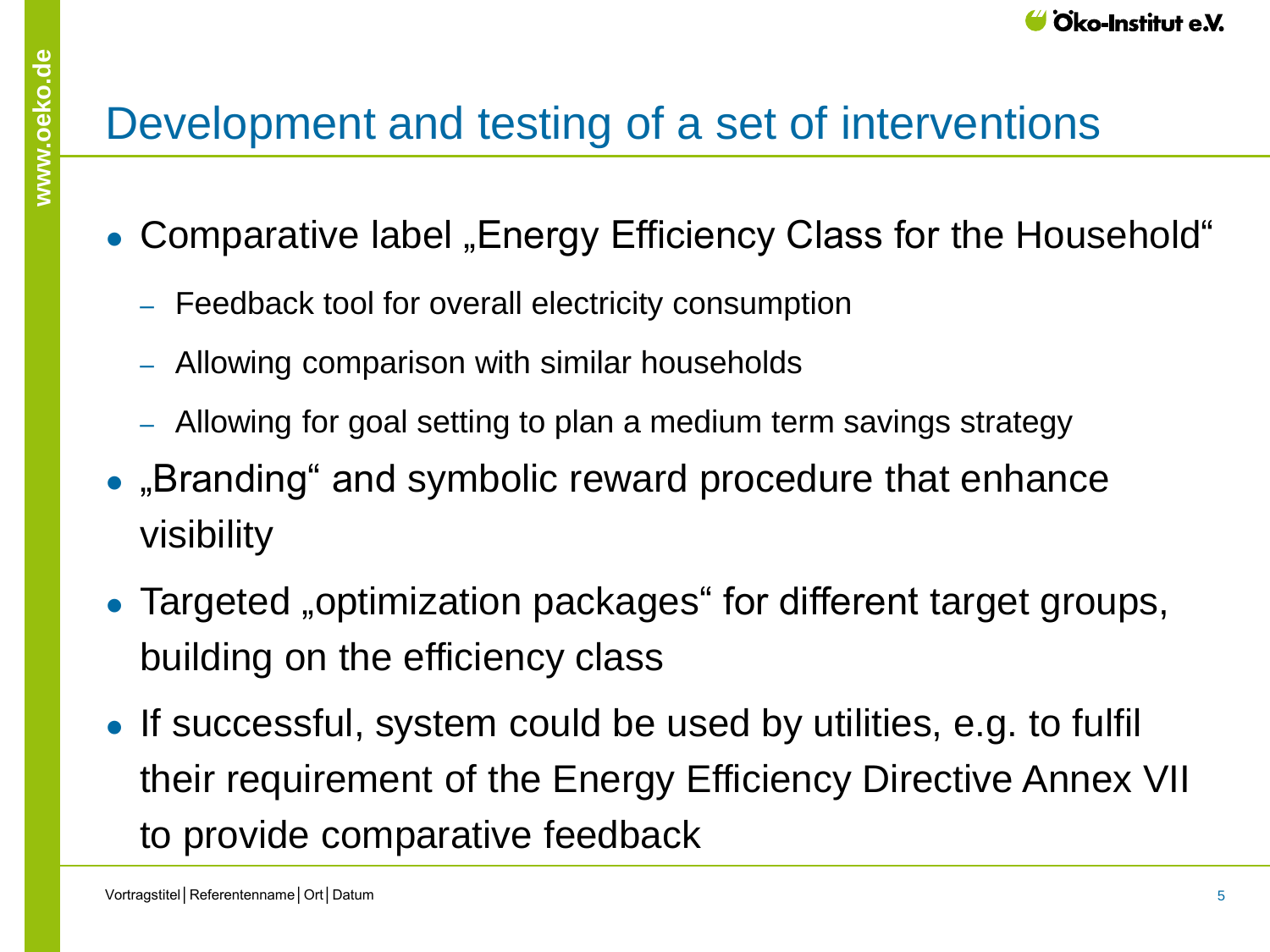

#### Project architecture



#### **AP 7: Project management**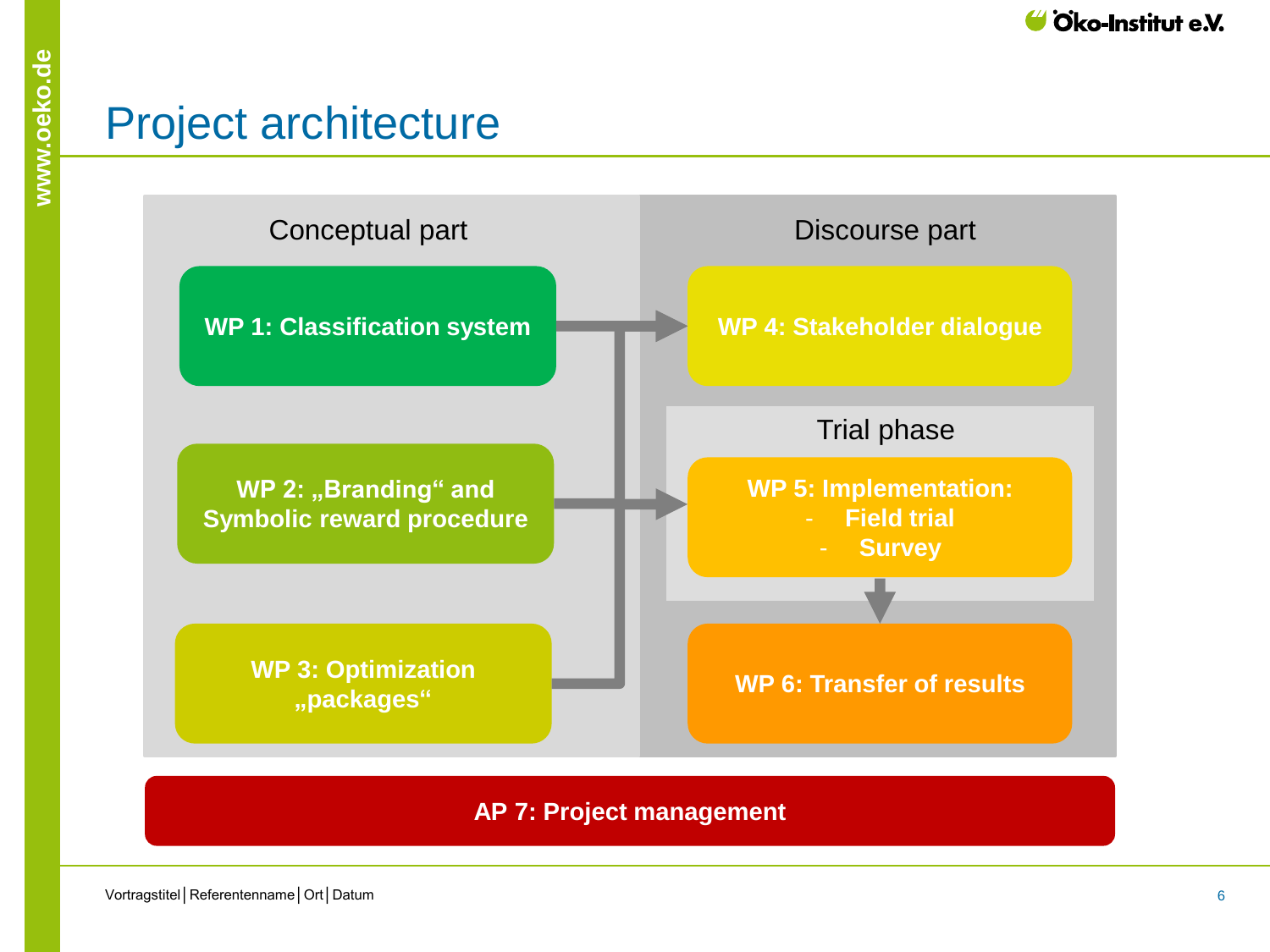

# Where are we now?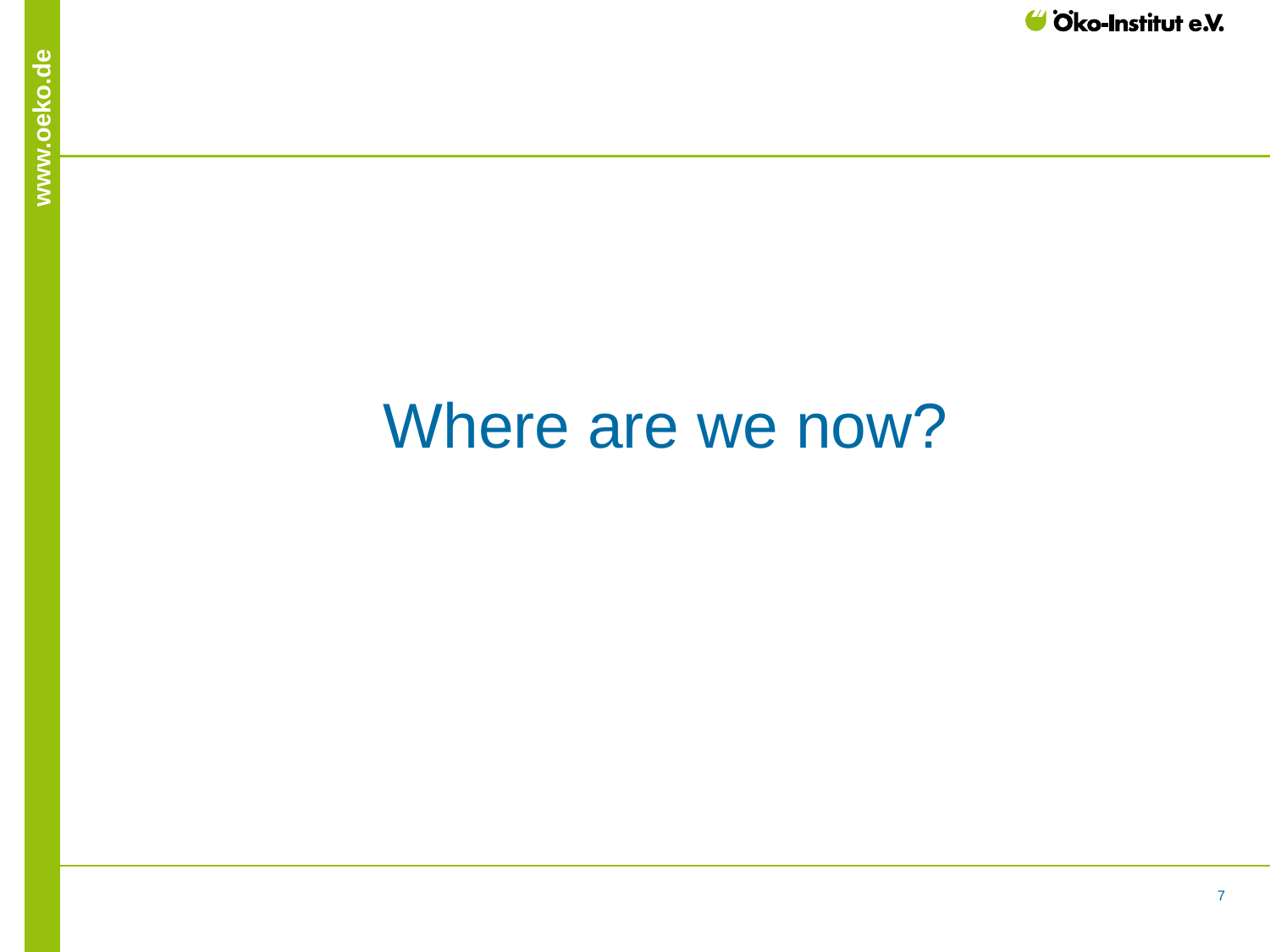## WP 1: Classification system

| In 4 Schritten ans Ziel:<br><b>KLASSE</b><br>Ermitteln Sie hier Ihre Stromeffizienzklasse<br><b>STROM</b> |                                                                               |                         |                                    |             |              |               |       |       |                |
|-----------------------------------------------------------------------------------------------------------|-------------------------------------------------------------------------------|-------------------------|------------------------------------|-------------|--------------|---------------|-------|-------|----------------|
|                                                                                                           | ∠                                                                             | 3                       |                                    |             |              |               |       |       | <b>SPAREN</b>  |
|                                                                                                           |                                                                               |                         |                                    |             |              |               |       |       |                |
| Gebäudetyp aus.                                                                                           | Wie wird ihr<br>Wie viele<br>Wählen Sie Ihren<br>Warmwasser<br>Personen leben |                         | Wie hoch ist ihr<br>Stromverbrauch |             |              |               |       |       |                |
| aufbereitet?                                                                                              |                                                                               | im Haus?                | im Jahr?                           |             |              |               |       |       |                |
|                                                                                                           |                                                                               |                         |                                    |             |              |               |       |       |                |
|                                                                                                           | 48                                                                            | 쏘                       | €È                                 |             |              |               |       |       |                |
| Gebäudetyp                                                                                                | Warmwasserbereitung                                                           | Personen                | max. Verbrauch in kWh pro Jahr     |             |              |               |       |       |                |
|                                                                                                           |                                                                               | $\mathbf{1}$            | 1.700                              | 2.200       | 2.700        | 3.100         | 3.700 | 4.500 | über 4.500     |
|                                                                                                           |                                                                               | $\mathbf{2}$            | 2.500                              | 3.000       | 3.500        | 4.000         | 4.400 | 5.000 | über 5.000     |
|                                                                                                           | mit Strom                                                                     | 3                       | 3.300                              | 4.000       | 4.300        | 5.000         | 5.500 | 6.500 | über 6.500     |
| 1-2 Familienhaus,                                                                                         | (elektr. Boiler,<br>Durchlauferhitzer etc.)                                   | 4                       | 3.600                              | 4.300       | 5.000        | 5.600         | 6.200 | 7.300 | über 7.300     |
| Reihenhaus oder                                                                                           |                                                                               | 5                       | 4.500                              | 5.400       | 6.000        | 7.000         | 8.000 | 9.700 | über 9.700     |
| Doppelhaushälfte                                                                                          |                                                                               | $\mathbf{1}$            | 1.400                              | 1.900       | 2.200        | 2.600         | 3.100 | 3.700 | über 3.700     |
|                                                                                                           |                                                                               | $\mathbf{2}$            | 2.200                              | 2.500       | 3.000        | 3.200         | 3.600 | 4.000 | über 4.000     |
|                                                                                                           | ohne Strom                                                                    | 3                       | 2.700                              | 3.200       | 3.500        | 4.000         | 4.200 | 4.800 | über 4.800     |
|                                                                                                           |                                                                               | 4                       | 3.000                              | 3.600       | 4.000        | 4.400         | 4.900 | 5.500 | über 5.500     |
|                                                                                                           |                                                                               | 5                       | 3.500                              | 4.200       | 4.800        | 5.300         | 6.000 | 7.000 | über 7.000     |
|                                                                                                           | mit Strom<br>(elektr. Boiler,<br>Durchlauferhitzer etc.)                      | $\mathbf{1}$            | 1.200                              | 1.500       | 1.800        | 2.000         | 2.400 | 3.000 | über 3.000     |
|                                                                                                           |                                                                               | $\overline{2}$          | 2.000                              | 2.500       | 2.900        | 3.200         | 3.500 | 4.000 | über 4.000     |
|                                                                                                           |                                                                               | $\overline{\mathbf{3}}$ | 2.800                              | 3.500       | 3.900        | 4.200         | 4.800 | 5.400 | über 5.400     |
| Wohnung im                                                                                                |                                                                               | 4                       | 3.200                              | 4.000       | 4.500        | 5.000         | 5.500 | 6.500 | über 6.500     |
| Mehrfamilienhaus                                                                                          |                                                                               | 5                       | 3.800                              | 4.600       | 5.600        | 6.100         | 7.000 | 8.000 | über 8.000     |
|                                                                                                           |                                                                               | $\mathbf{1}$            | 800                                | 1.000       | 1.200        | 1.500         | 1.700 | 2.000 | über 2.000     |
|                                                                                                           | ohne Strom                                                                    | $2^{\circ}$             | 1.400                              | 1.700       | 2.000        | 2.200         | 2.500 | 2.900 | über 2.900     |
|                                                                                                           |                                                                               | $\overline{\mathbf{3}}$ | 1.800                              | 2.200       | 2.500        | 3.000         | 3.300 | 3.700 | über 3.700     |
|                                                                                                           |                                                                               | $\overline{\mathbf{4}}$ | 2.000                              | 2.400       | 2.800        | 3.300         | 3.700 | 4.000 | über 4.000     |
|                                                                                                           |                                                                               | 5 <sup>1</sup>          | 2.300                              | 3.000       | 3.500        | 4.200         | 4.600 | 5.300 | über 5.300     |
|                                                                                                           |                                                                               |                         |                                    |             |              |               |       |       |                |
|                                                                                                           |                                                                               | Ihre Stromklasse        | $\boxed{1}$                        | $\boxed{2}$ | $\mathbf{B}$ | $\frac{4}{2}$ | 5     | 6     | $7\phantom{.}$ |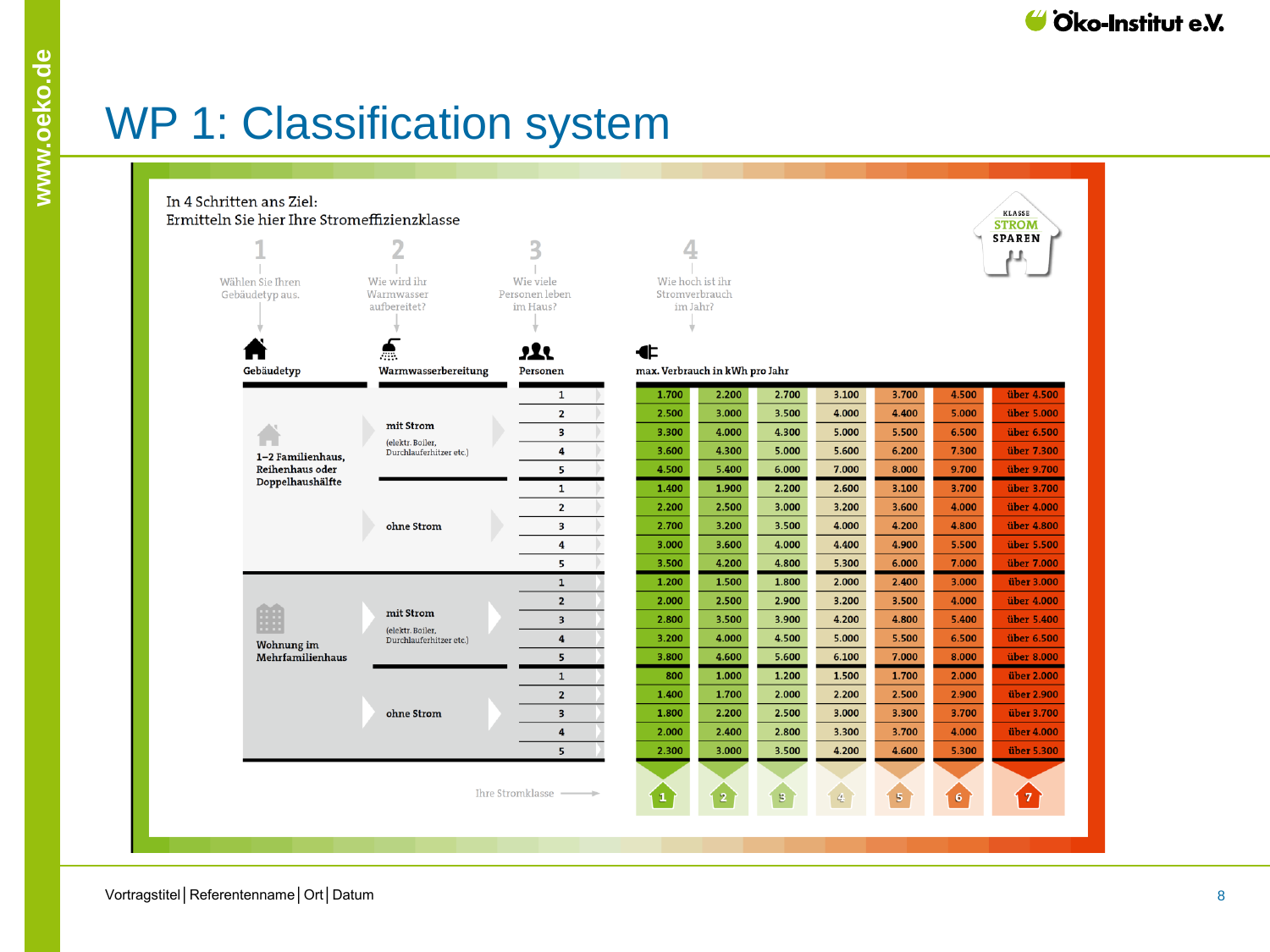#### WP 1: Results

• 7-class scheme for 20 different household types; each is a combination of:

Residence type (apartment or detached house)

Electric water heating  $y / n$ ? No. HH members  $(1 - 5$  and more)

• Compatibility with "Stromspiegel": From normative approach based on "best possible" HH to descriptive approach based on quantiles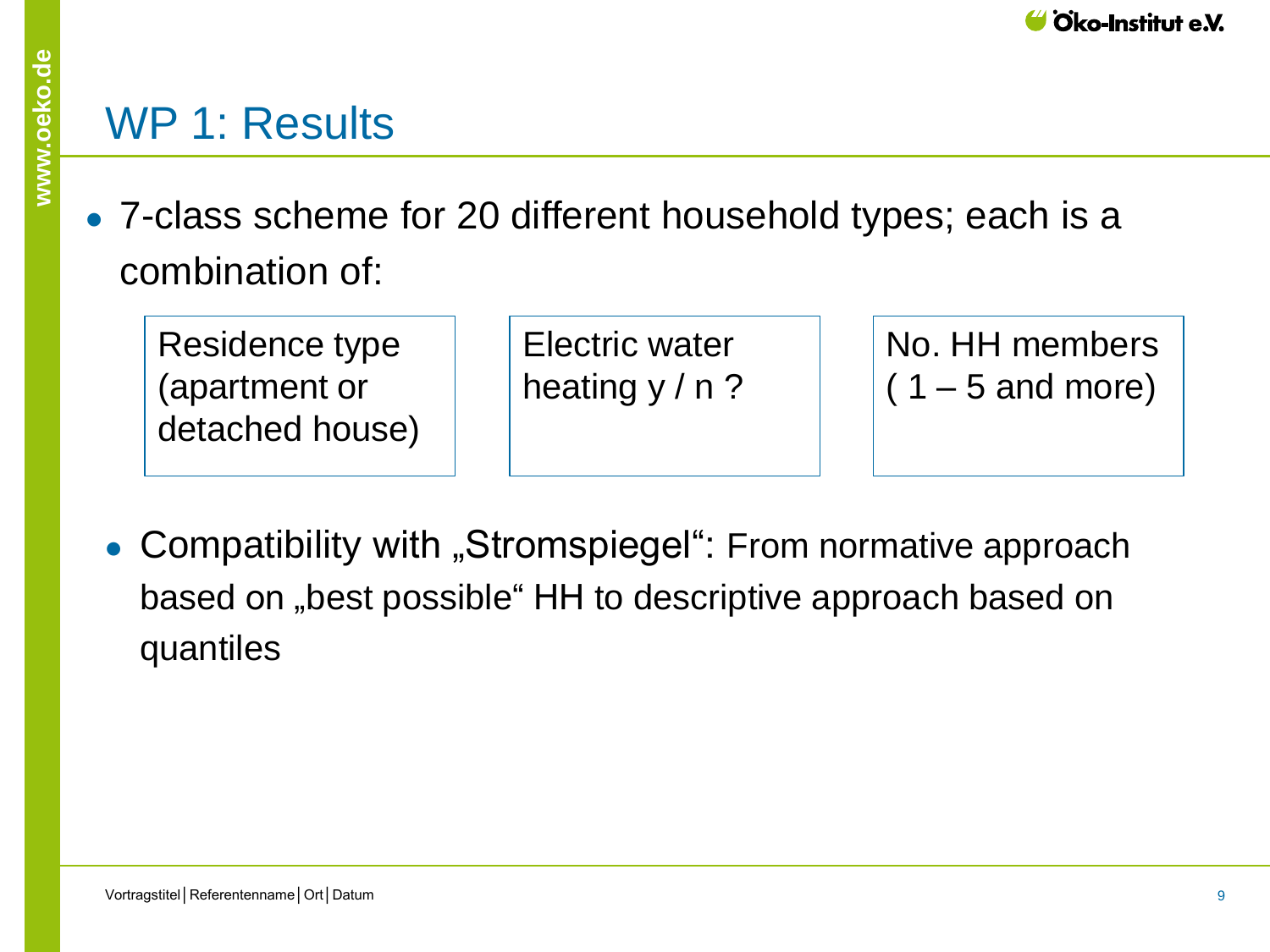## WP 2: Branding and symbolic procedure



≈ "Best in class saver"

2 focus groups (high and low electricity consumption)

- Feedback via efficiency class and tailored energy advice is welcomed
- ‒ Perceived independence and competence of adviser is crucial
- ‒ strong reservations against symbolic reward => dropped

**www.oeko.de**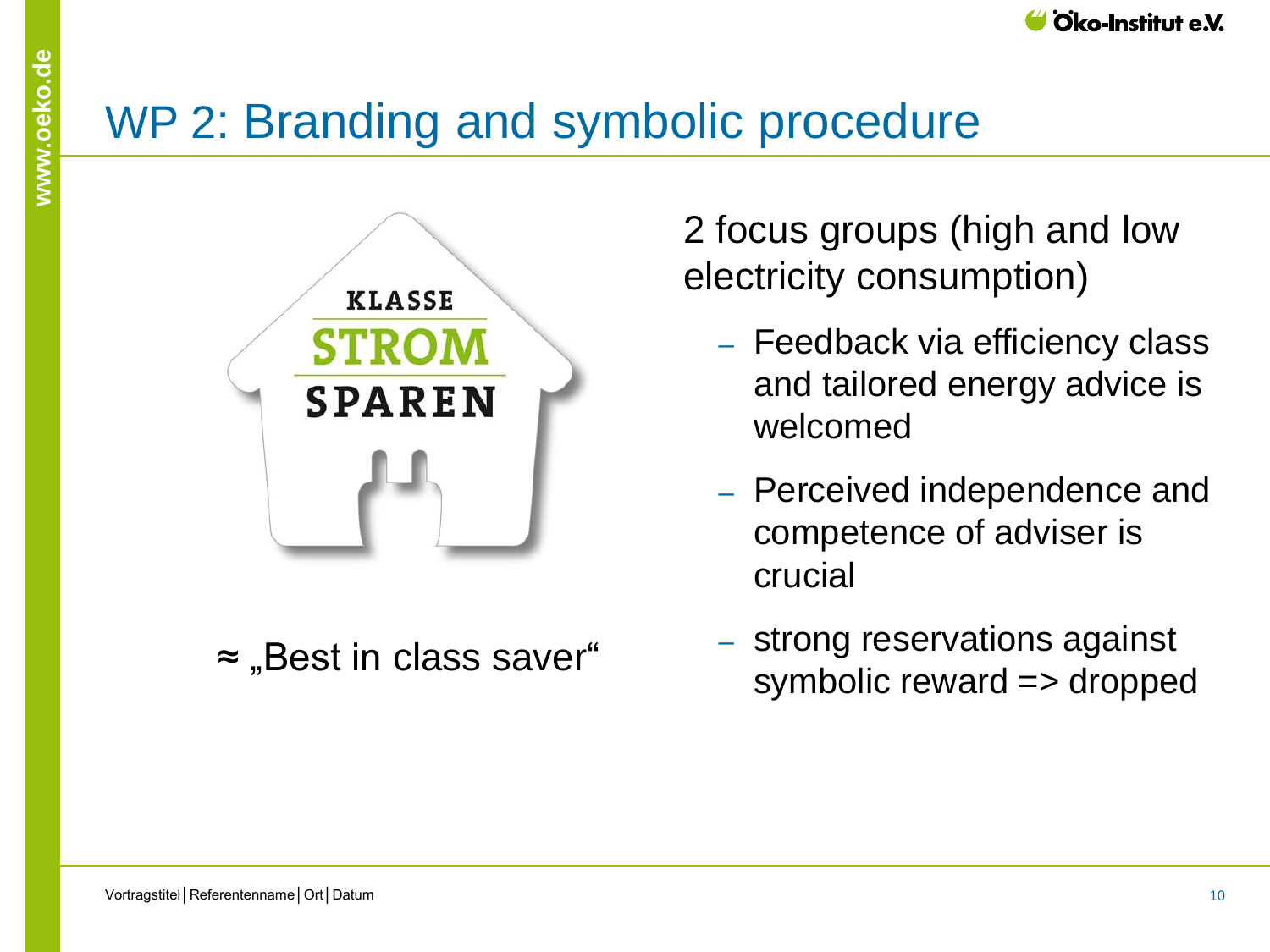## WP 3: "Optimization packages"

- Original idea: Tailored packages of measures that could be especially attractive for certain "clusters" of consumers
- Analysis of social milieus and socio-demographic data revealed no such clusters
- Instead: Development of individualized tool for tailored advice, ex-post analysis after field trial and survey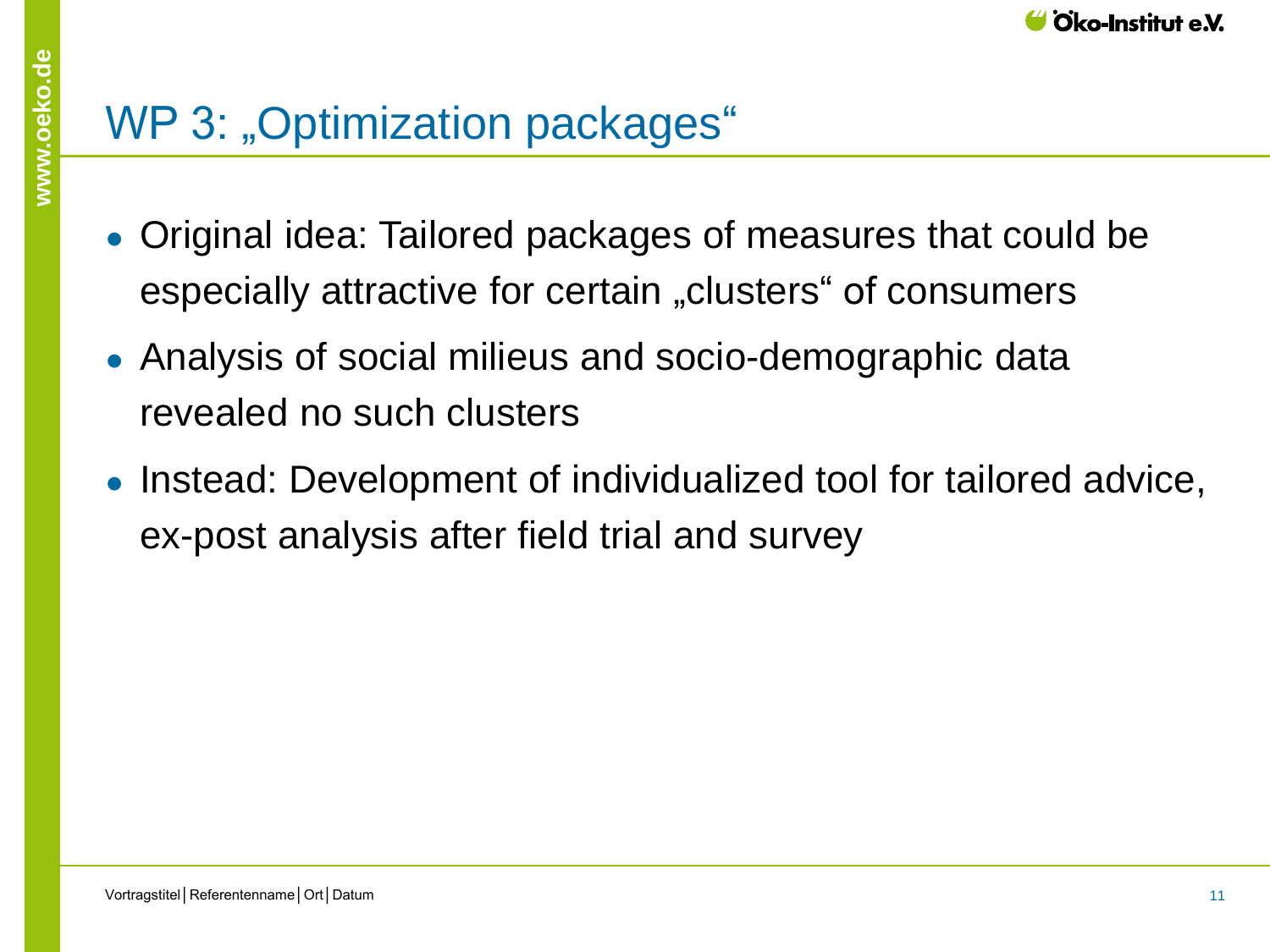### WP 5: Field phase

- 50 households each in Darmstadt and Freiburg (supply areas of the supplier partners); quotas for age, family status, electricity consumption
- Interventions:
	- ‒ Communication of energy efficiency class
	- ‒ Tailored electricity advice with goal setting
	- ‒ During 6 months period: keeping logbook (online or offline), meter readings, various online tools, newsletter
	- ‒ Final interview (end May 2015)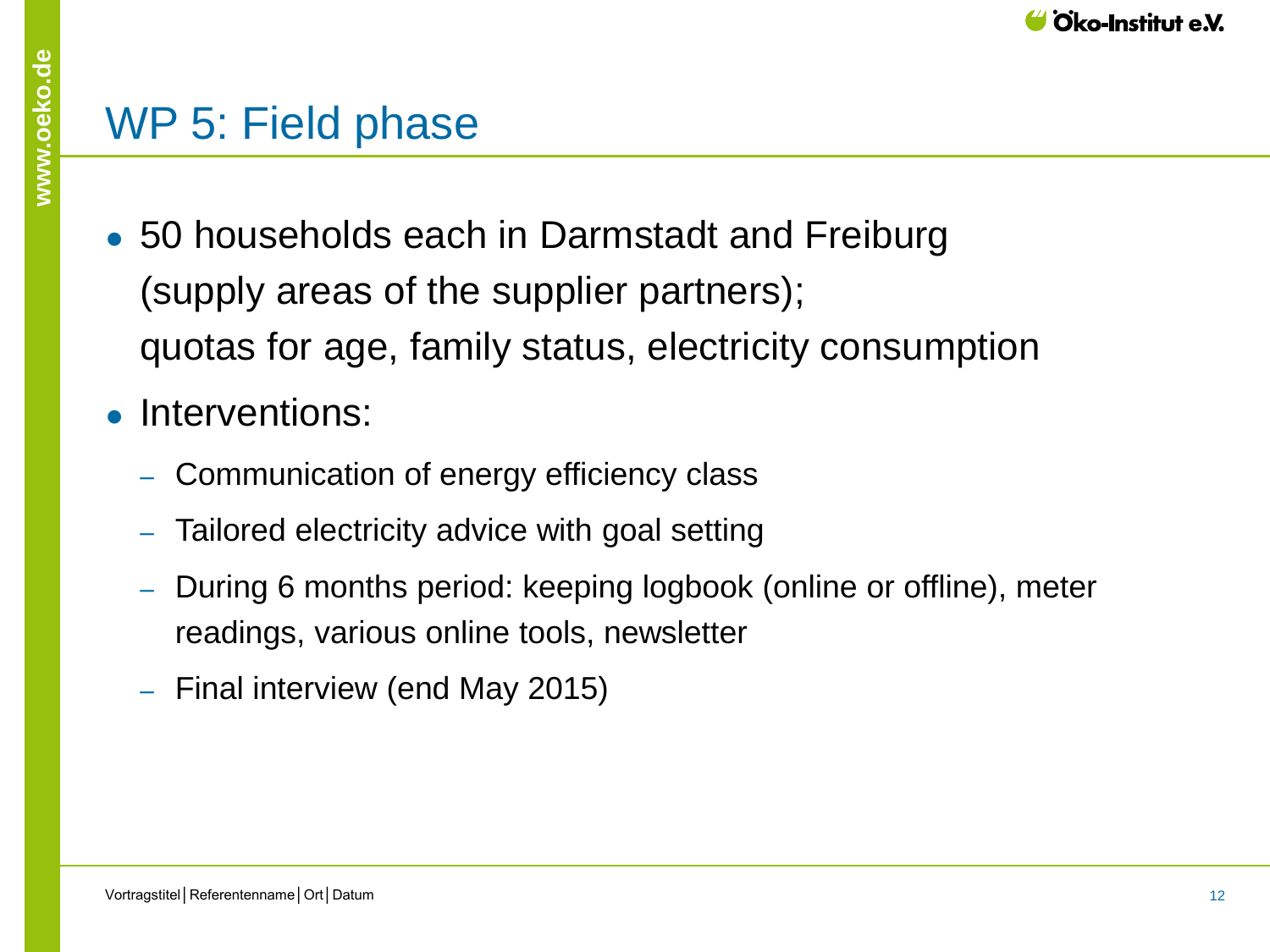### WP 5: Tailored advice

- By professional energy advisers (engineers)
- Use of a newly developed Excel tool
	- ‒ to facilitate structured and individualized energy advice
	- ‒ To be used by professional energy advisers
	- Building on the energy class
	- ‒ Allowing for goal setting: change of energy class and / or percentaged savings goal
	- ‒ Integrating option to participate in appliance exchange program
- Steps
	- ‒ Household data and electricity consumption
	- Detailed inventory of appliances and use patterns
	- ‒ Suggestion of priority measures that would help reach a savings goal
	- vortragstite**nterententenname**tic meration of short report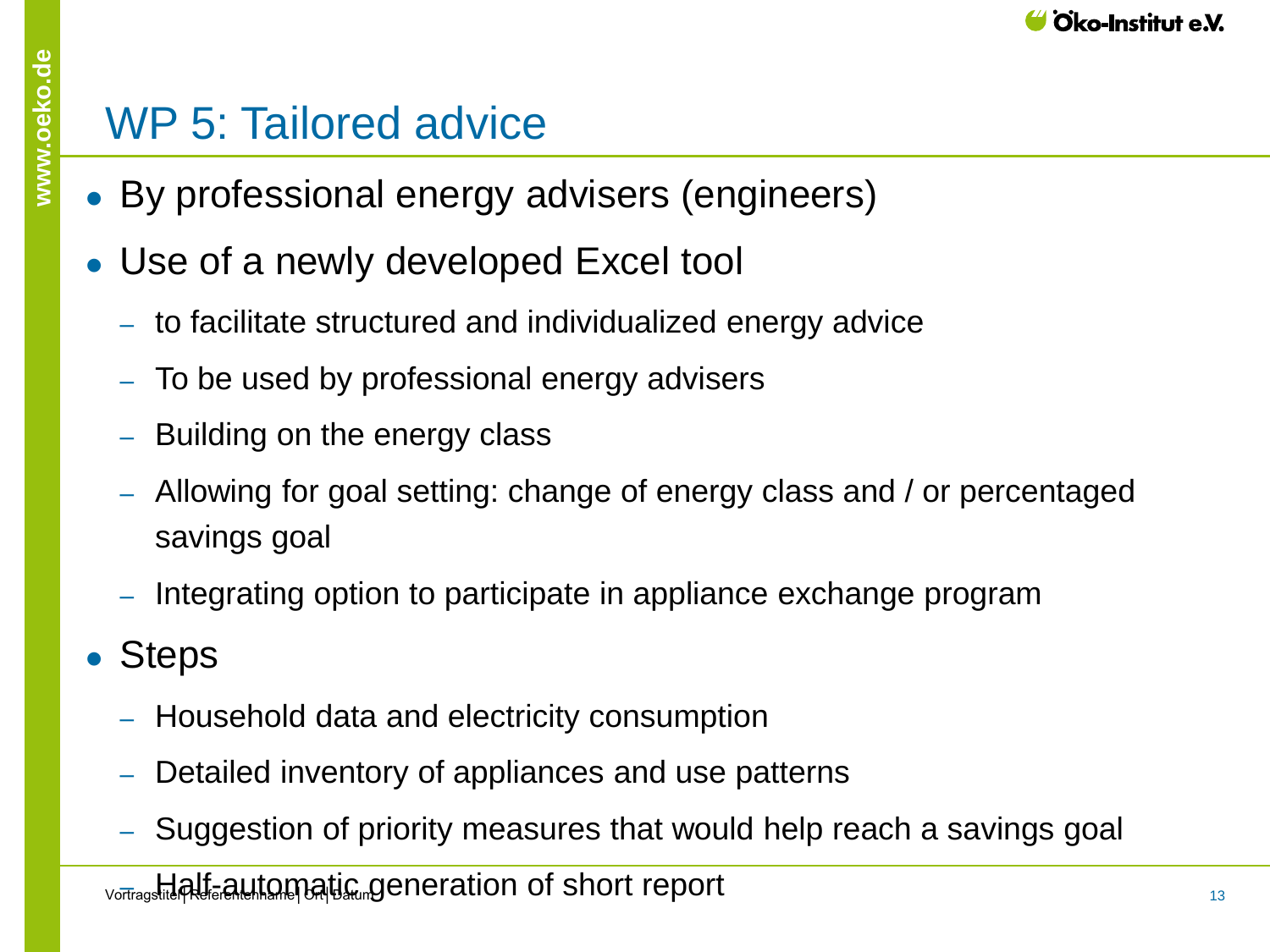## Example: Detailed analysis (section)

#### **Electricity consumption per need area**

| Hot water                 | Typ. Value Amoun |         | Unit      | Usage |                 | kWh/ye<br>ar   | <b>Cost</b> |
|---------------------------|------------------|---------|-----------|-------|-----------------|----------------|-------------|
| Hand or face wash         | $0,1 - 0,3$      | 0,15    | kWh/usage | 42    | Times /<br>week | 328            | 81,90€      |
| Shower                    | $0,3 - 3,0$      | 1,50    | kWh/usage | 12    | Times /<br>week | 936            | 234,00€     |
| Bathtub                   | 2, 14, 5         | 3,00    | kWh/usage | 1     | Times /<br>week | 156            | 39,00€      |
| Other                     |                  |         |           |       |                 | $\overline{0}$ | $0,00 \in$  |
|                           |                  |         |           |       |                 |                |             |
| Hot water total (rounded) | 1.420            | 354,90€ |           |       |                 |                |             |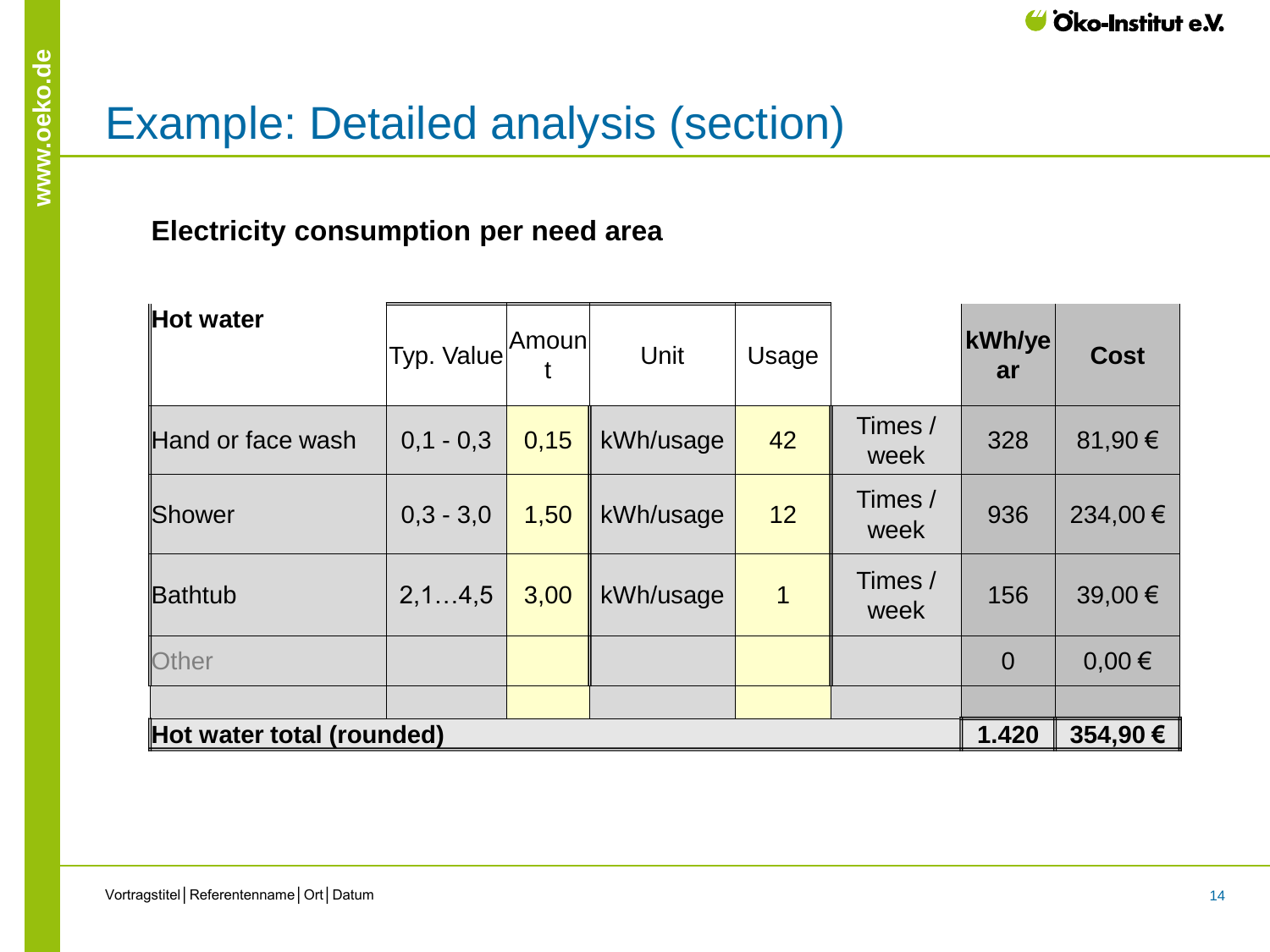## Example: Report with recommendations (excerpt)



#### **Savings measures**

Your personal goal is to save 12 % electricity ( 640 kWh oder 160 EUR). To achieve a better efficiency class, you need to save 550 kWh

| <b>Priority short term measures</b> |              | <b>Einsparung kWh Einsparung EUR</b> |
|-------------------------------------|--------------|--------------------------------------|
| Water saving shower head            | 250          | 60€                                  |
| Optimize water heater settings      | 30           | 10€                                  |
| Adjust refrigerator temperature     | 30           | 10€                                  |
| $(\ldots)$                          | $\mathbf{L}$ | $(\ldots)$                           |
| <b>Sum</b>                          | 770          | 190€                                 |
| Potential savings in %              | 14%          |                                      |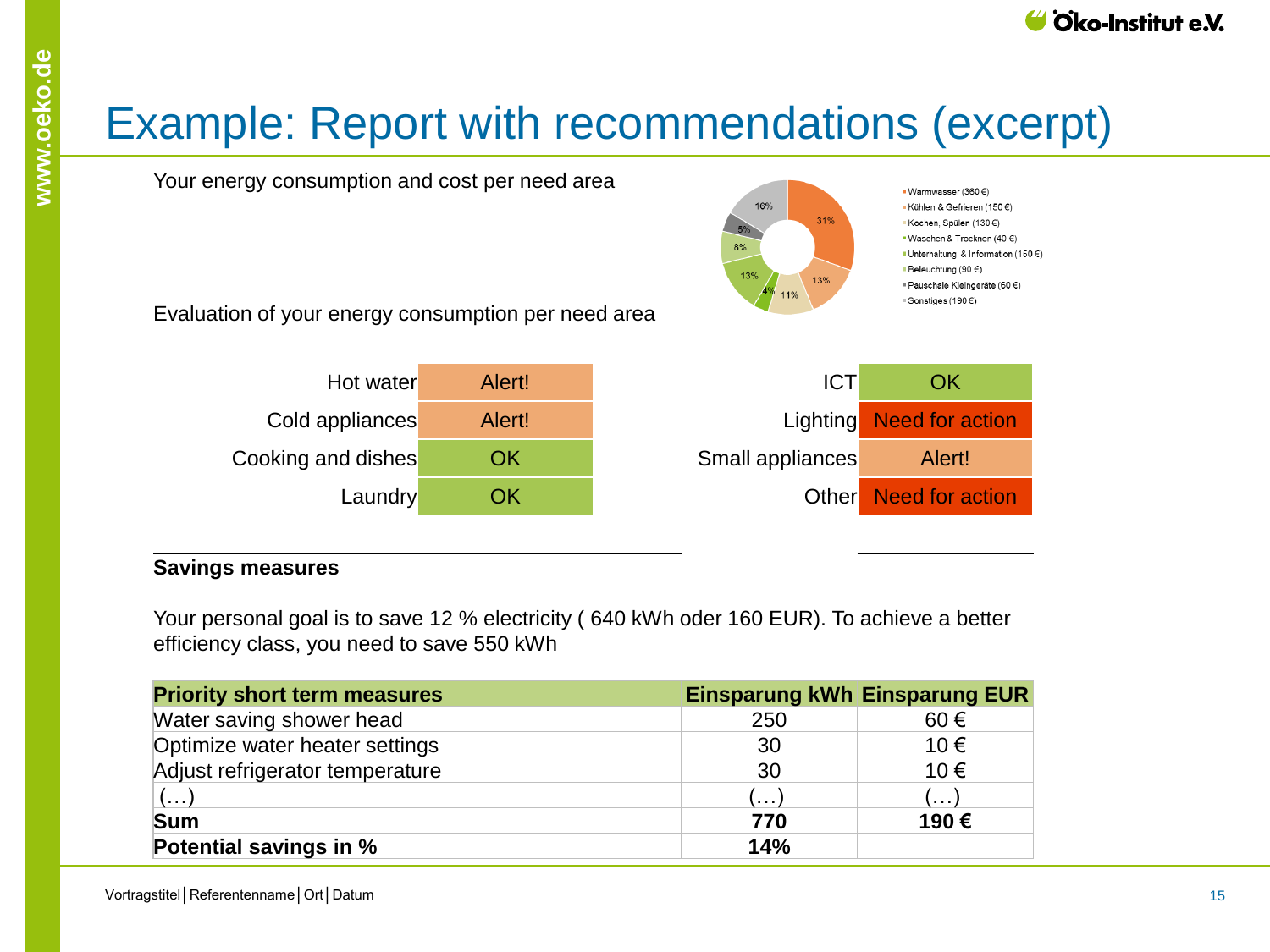## Usage of online tool (as of Jan 26, 2015)



|                                      | F              |                | Un-<br>clear | <b>Sum</b> |
|--------------------------------------|----------------|----------------|--------------|------------|
| monthly                              | 5              | 5              | 1            | 11         |
| (almost) daily                       | 1              | 1              | 0            | 2          |
| <b>Frequently but</b><br>irregularly | O              | 3              | $\Omega$     | 3          |
| Once                                 | 7              | $\overline{7}$ | 1            | 15         |
| <b>Registration only</b>             | $\overline{2}$ | 1              | 1            | 4          |
| <b>Sum</b>                           | 15             | 17             | 3            | 35         |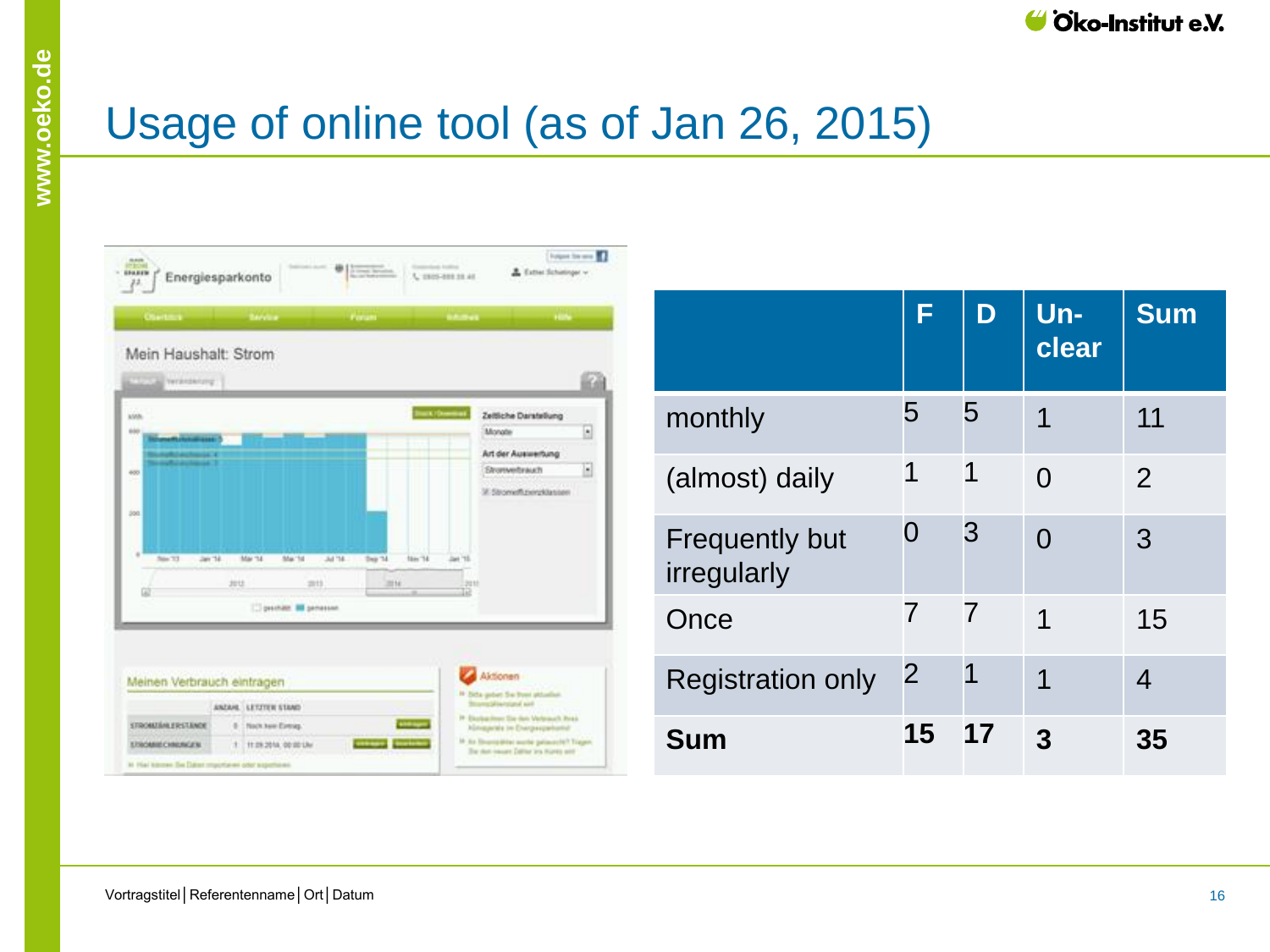- Energy efficiency classes are well received and raise interest
- But barriers to roll-out (e.g. as feedback on the bill):
	- ‒ Competing guidelines by BDEW (supplier association)
	- Requires personal data (to define household type) => only voluntary
	- ‒ Software compatibility problems
	- Alternative distribution channels via "Stromspiegel"
- Tailored advice is promising
	- ‒ Semi-automatization allows for higher numer of advice session, quality standards and quality control => co-operation with Federation of consumer centers running a large scale energy advice program?
	- ‒ Energy advisers are usually not specifically trained in electricity topics => development of specialized training program?
- Symbolic reward implies being "singled out" and is NOT attractive

**www.oeko.de**